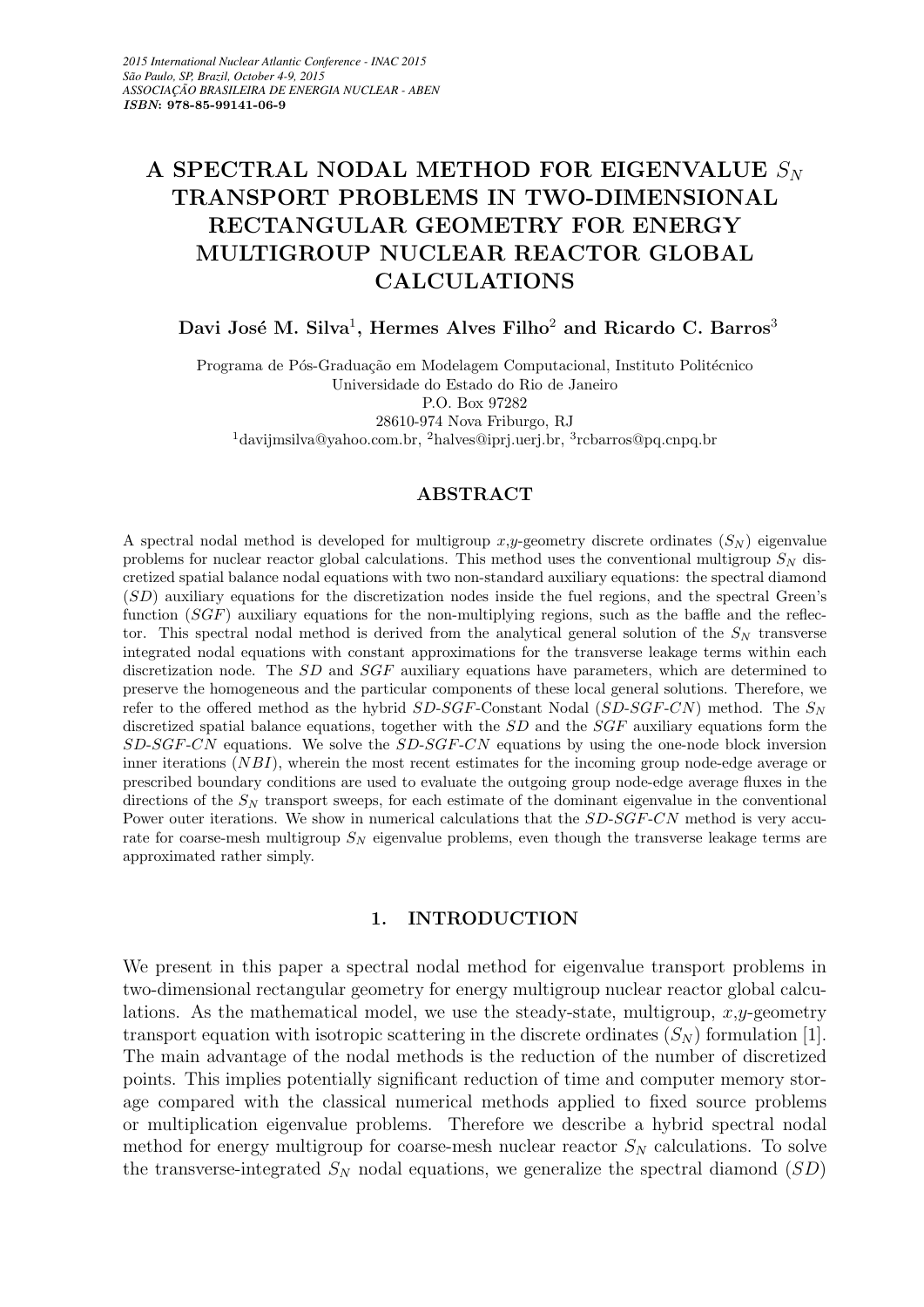method that we developed for numerically solving slab-geometry  $S_N$  eigenvalue problems with no spatial truncation error [2]. In the present work, we approximate the transverse leakage through the edges of each spatial node by constants, so we call our method the SD-constant nodal method that we use in the fuel regions of the nuclear reactor core [3]. In the non-multiplying regions, e.g., reflector and baffle, we use the spectral Green's function-constant nodal method; hence the hybrid characteristic of the present  $SD\text{-}SGF\text{-}CN$  method. In order to converge the numerical solution for each  $S_N$  "fixed source" problem (inner iterations) in each outer iteration (power method), we use the partial one-node block inversion (NBI) iterative scheme.

In the next section, we present the mathematical model we use in this work. In Section 3 we describe the multigroup  $SD-SGF-CN$  hybrid method. In Section 4 we describe the partial NBI iterative scheme. In Section 5 we present some numerical results and concluding, in Section 6 a brief discussion is given.

#### 2. MATHEMATICAL MODEL

Let us consider the multigroup  $S_N$  equations in a rectangular domain  $D = \{(x, y) \in$  $\mathbb{R}^2 \vert 0 \leq x \leq L_x; 0 \leq y \leq L_y$  with isotropic scattering

$$
\left(\mu_m \frac{\partial}{\partial x} + \eta_m \frac{\partial}{\partial y}\right) \Psi_{m,g}(x, y) + \sigma_{Tg}(x, y) \Psi_{m,g}(x, y) =
$$
\n
$$
\frac{1}{4} \sum_{g'=1}^{G} \sigma_{Sg'g}(x, y) \sum_{n=1}^{M} \Psi_{n,g'}(x, y) \omega_n +
$$
\n
$$
\frac{\chi_g}{4k_{\text{eff}}} \sum_{g'=1}^{G} \nu \sigma_{fg'}(x, y) \sum_{n=1}^{M} \Psi_{n,g'}(x, y) \omega_n ,
$$
\n(1)

where:

- $(x, y) \in D$ ,  $g = 1 : G$ ,  $m = 1 : M$  with  $M = N(N + 2)/2$ ,
- $N =$  order of the angular quadrature set,
- $\Psi_{m,g}$  = group angular flux of neutrons migrating in direction  $\mu_m$ ,
- $\sigma_{Tg}$  = group total macroscopic cross section,
- $\sigma_{Sg'g}$  = scattering macroscopic cross section from group g' to group g,
- $\sigma_{fg'}$  = fission macroscopic cross section induced by neutrons in energy group g',
- $k_{\text{eff}}$  = effective multiplication factor,
- $\nu$  average number of neutrons emitted in each fission event,
- $(\mu_m, \eta_m)$  discrete ordinates,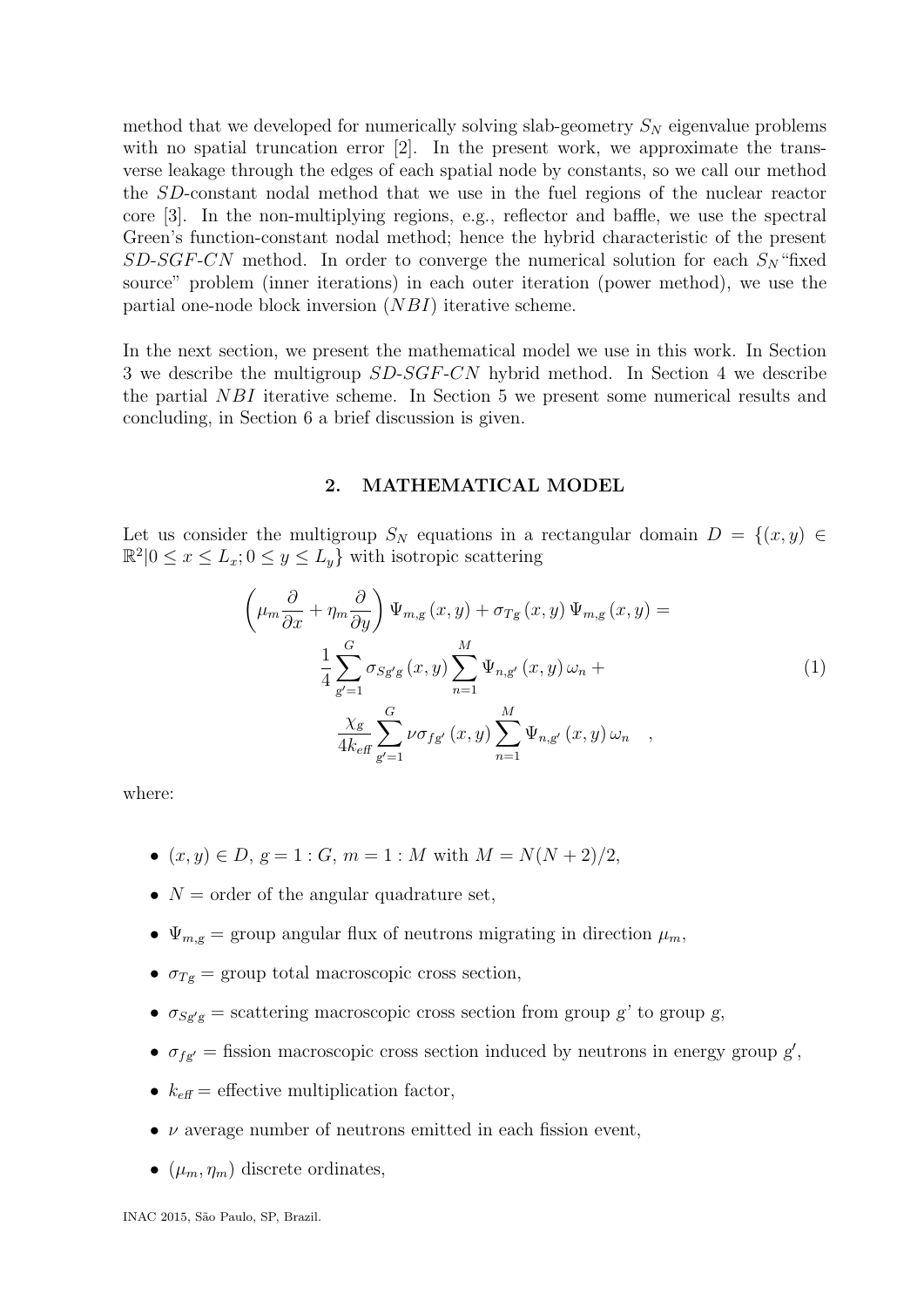•  $\omega_m$  quadrature weights.

At this point, let us consider an arbitrary spatial grid  $\Gamma_{xI} \times \Gamma_{yJ}$  on D wherein each spatial cell is termed node  $\Gamma_{ij}$  of width  $h_{xi}$   $(i = 1 : I)$  and height  $h_{yj}$   $(j = 1 : J)$ , as shown in Fig. 1. Each node  $\Gamma_{ij}$  has constant cross sections that we denote as  $\sigma_T^{ij}$  $\frac{ij}{Tg}, \sigma_S^{ij}$  $\frac{ij}{Sg'g}$  and  $\sigma^{ij}_{f_d}$  $_{fg^{\prime}}^{ij}.$ 



Figure 1: Spatial grid.

To obtain the multigroup one-dimensional transverse-integrated  $S_N$  nodal equations, we follow the standard procedure [4]. By applying the transverse integration operator

$$
\frac{1}{h_{y_j}} \int_{y_{j-\frac{1}{2}}}^{y_{j+\frac{1}{2}}} \bullet dy \tag{2}
$$

on Eq.(1), we obtain the multigroup one-dimensional transverse-integrated  $S_N$  nodal equation for the x coordinate direction

$$
\mu_{m} \frac{d}{dx} \widetilde{\Psi}_{m,g}^{j}(x) + \frac{\eta_{m}}{h_{y_{j}}} \left( \Psi_{m,g}^{j+\frac{1}{2}}(x) - \Psi_{m,g}^{j-\frac{1}{2}}(x) \right) + \sigma_{Tg}^{ij} \widetilde{\Psi}_{m,g}^{j}(x) =
$$
\n
$$
\sum_{g'=1}^{G} \frac{\sigma_{Sg'g}^{ij}}{4} \sum_{n=1}^{M} \widetilde{\Psi}_{n,g'}^{j}(x) \omega_{n} + \sum_{g'=1}^{G} \frac{\chi_{g} \nu \sigma_{fg'}^{ij}}{4k_{\text{eff}}} \sum_{n=1}^{M} \widetilde{\Psi}_{n,g'}^{j}(x) \omega_{n} , \qquad (3)
$$

 $x \in \Gamma_{ij}, \quad g = 1 : G, \quad m = 1 : M, \quad i = 1 : I, \quad j = 1 : J$ , where we have defined the node-edge average angular flux in the y direction

$$
\frac{1}{h_{y_j}} \int_{y_{j-\frac{1}{2}}}^{y_{j+\frac{1}{2}}} \Psi_{m,g}(x, y) dy = \widetilde{\Psi}_{m,g}^j(x), \quad g = 1 : G, \quad m = 1 : M, \quad j = 1 : J. \tag{4}
$$

Now we define the group node-edge average angular flux in the  $x$  direction

$$
\frac{1}{h_{x_i}} \int_{x_{i-\frac{1}{2}}}^{x_{i+\frac{1}{2}}} \Psi_{m,g}(x,y) dx = \widehat{\Psi}_{m,g}^i(y) , \quad g = 1 : G, \quad m = 1 : M, \quad j = 1 : J. \tag{5}
$$

INAC 2015, S˜ao Paulo, SP, Brazil.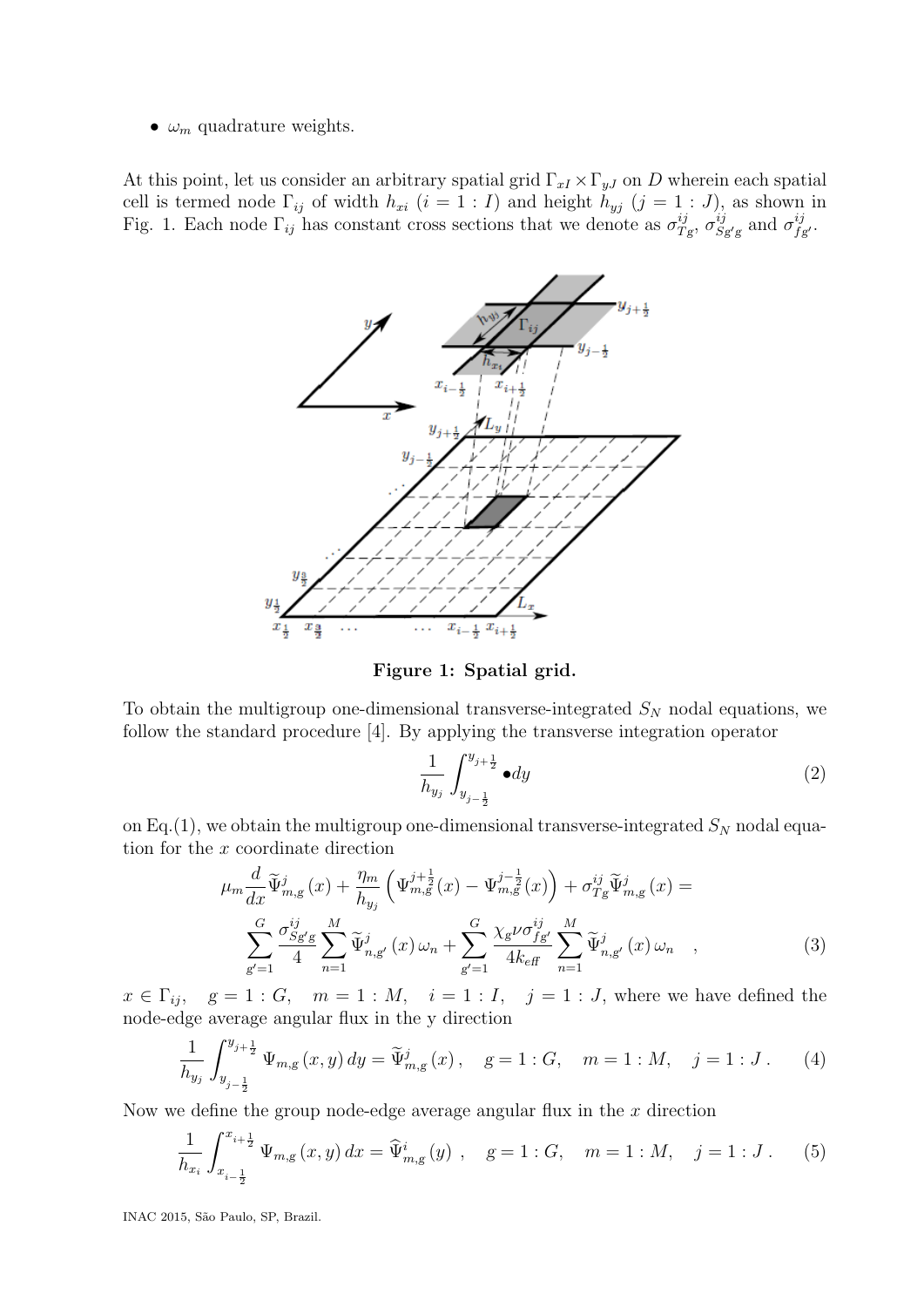By following similar procedure, we obtain the multigroup one-dimensional transverseintegrated  $S_N$  nodal equations for the y coordinate direction.

Equation  $(3)$  together with the corresponding equations for the y-direction form two linear system of GM ordinary differential equations in  $2GM$  unknown quantities.

The transverse leakage term in Eq.(3) is given by

$$
\frac{\eta_m}{h_{y_j}} \left( \Psi_{m,g}^{j+\frac{1}{2}}(x) - \Psi_{m,g}^{j-\frac{1}{2}}(x) \right) \,. \tag{6}
$$

and the leakage term in the  $x$  direction is given by

$$
\frac{\mu_m}{h_{x_i}} \left( \Psi_{m,g}^{i+\frac{1}{2}}(y) - \Psi_{m,g}^{i-\frac{1}{2}}(y) \right) \,. \tag{7}
$$

At this point we remark that the multigroup transverse-integrated  $S_N$  nodal equations are exact. Thus far, we have made no approximations. Furthermore, for each spatial node  $\Gamma_{ij}$  we use the following definitions:

$$
\widetilde{\Psi}_{m,g}^{j}\left(x_{i+\frac{1}{2}}\right) = \widetilde{\Psi}_{m,g}^{i+\frac{1}{2},j} \tag{8}
$$

and

$$
\widehat{\Psi}_{m,g}^{i}\left(y_{j+\frac{1}{2}}\right) = \widehat{\Psi}_{m,g}^{i,j+\frac{1}{2}}, \quad g = 1:G, \quad m = 1:M.
$$
\n(9)

Therefore, to obtain a unique solution to the system for a spatial grid  $\Gamma_{xI} \times \Gamma_{yJ}$  composed of  $I \times J$  discretization nodes, besides the node boundary conditions, which include continuity conditions and the boundary conditions to the  $S_N$  problem, we also need to approximate the transverse leakage terms. In this paper, we approximate the transverse leakage terms by constants. That is

$$
\frac{\eta_m}{h_{y_j}} \left( \Psi_{m,g}^{j-\frac{1}{2}}(x) - \Psi_{m,g}^{j+\frac{1}{2}}(x) \right) \approx \frac{\eta_m}{h_{y_j}} \left( \widehat{\Psi}_{m,g}^{i,j-\frac{1}{2}} - \widehat{\Psi}_{m,g}^{i,j+\frac{1}{2}} \right) = \widehat{L}_{m,g}^{ij}
$$
(10)

and

$$
\frac{\mu_m}{h_{x_i}} \left( \Psi_{m,g}^{i-\frac{1}{2}}(y) - \Psi_{m,g}^{i+\frac{1}{2}}(y) \right) \approx \frac{\mu_m}{h_{x_i}} \left( \widetilde{\Psi}_{m,g}^{i-\frac{1}{2},j} - \widetilde{\Psi}_{m,g}^{i+\frac{1}{2},j} \right) = \widetilde{L}_{m,g}^{ij} \quad . \tag{11}
$$

By substituting Eq.  $(10)$  into Eq.  $(3)$ , we obtain

$$
\mu_m \frac{d}{dx} \widetilde{\Psi}_{m,g}^j(x) + \sigma_{Tg}^{ij} \widetilde{\Psi}_{m,g}^j(x) = \sum_{g'=1}^G \frac{\sigma_{Sg'g}^{ij}}{4} \sum_{n=1}^M \widetilde{\Psi}_{n,g'}^j(x) \omega_n + \sum_{g'=1}^G \frac{\chi_g \nu \sigma_{fg'}^{ij}}{4k_{\text{eff}}} \sum_{n=1}^M \widetilde{\Psi}_{n,g'}^j(x) \omega_n + \widehat{L}_{m,g}^{ij} \quad ,
$$
\n
$$
-1: C \quad m = 1: M \quad i = 1: I \quad i = 1: J
$$
\n(12)

$$
x \in \Gamma_{ij}
$$
,  $g = 1 : G$ ,  $m = 1 : M$ ,  $i = 1 : I$ ,  $j = 1 : J$ .

INAC 2015, S˜ao Paulo, SP, Brazil.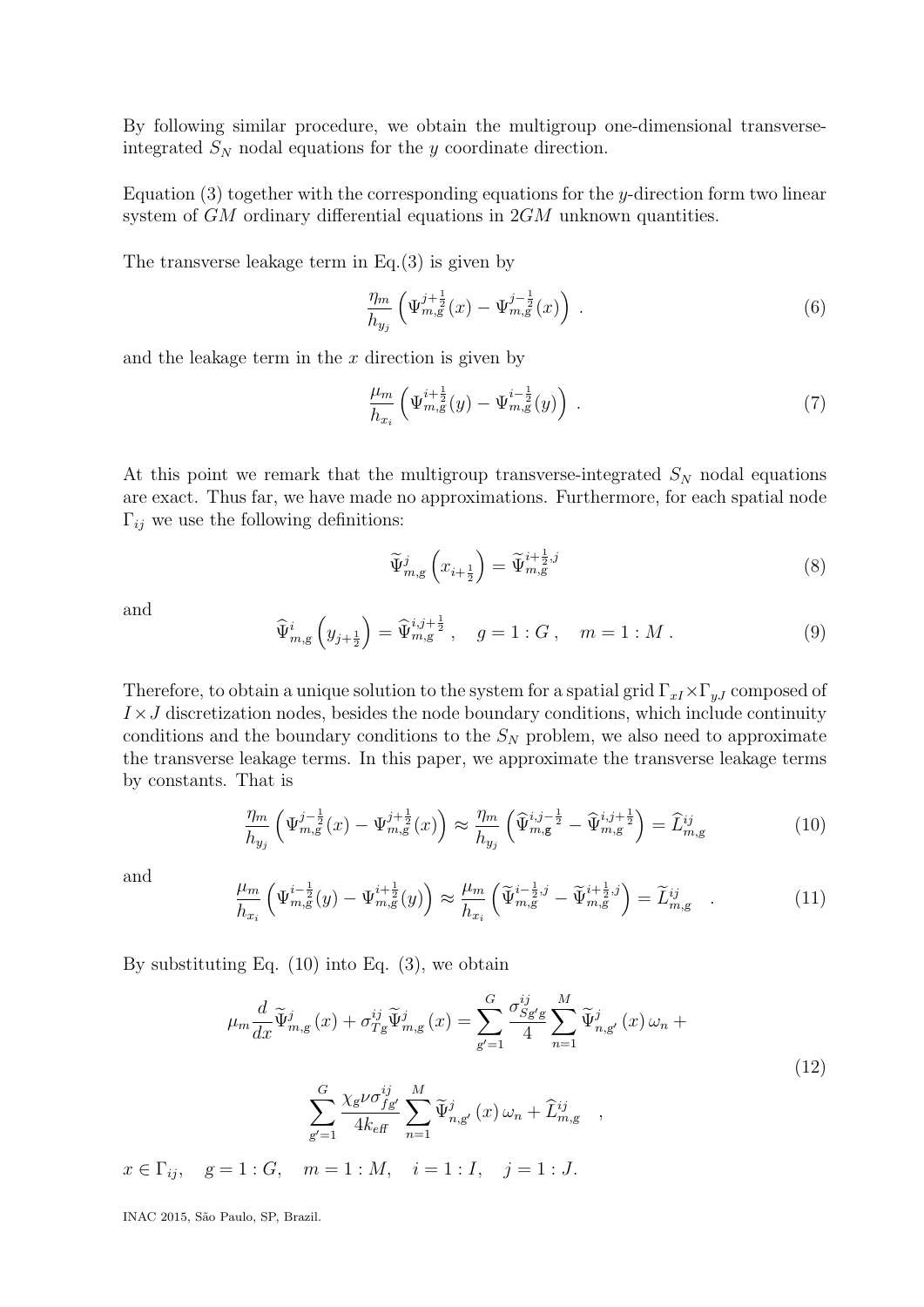The general solution of Eq.(12) in  $\Gamma_{ij}$  with flat approximations for the transverse leakage terms are given by

$$
\widetilde{\Psi}_{m,g}(x) = \widetilde{\Psi}_{m,g}^H(x) + \widetilde{\Psi}_{m,g}^P.
$$
\n(13)

Here the superscript  $P$  indicates the particular solution that depends upon the approximations we make in the transverse leakage terms. The superscript  $H$  indicates the homogeneous component of the solution, which satisfies the homogeneous equation associated with Eq. (12), obtained by setting the transverse leakage equal to zero. By substituting  $\Psi_{m,g}^P$  into Eq. (12), we seek for spatially constant particular solution to the resulting equation. Therefore, we obtain

$$
\frac{1}{4} \sum_{g'=1}^{G} \sum_{n=1}^{M} \left[ 4 \sigma_{Tg}^{ij} \delta_{g'g} \delta_{n,m} - \overline{\sigma}_{g'g}^{ij} (k_{\text{eff}}) \omega_n \right] \widetilde{\Psi}_{n,g'}^{P} = \widehat{L}_{m,g}^{ij} ,
$$
\n
$$
g = 1 : G, \quad m = 1 : M, \quad i = 1 : I, \quad j = 1 : J .
$$
\n(14)

Equation (14) forms a system of MG algebraic linear equations in MG unknowns  $\Psi_{m,g}^P$ , where we have defined

$$
\overline{\sigma}_{g'g}^{ij}(k_{\text{eff}}) = \sigma_{Sg'g}^{ij} + \frac{\chi_g^{ij}\nu\sigma_{fg'}^{ij}}{k_{\text{eff}}}.
$$
\n(15)

Here  $\delta_{g'g}(\delta_{nm})$  is the Kronecker delta.

A similar expression is obtained for the particular solution of the transverse-integrated equations for the y coordinate direction.

To obtain the homogeneous components of the general solution, we perform a spectral analysis of the homogeneous equations associated with Eq.(12). Thus, we consider the ansatz

$$
\widetilde{\Psi}_{m,g,\vartheta^{x}}^{j}(x) = a_{m,g}^{x}(\vartheta^{x})e^{-x/\vartheta^{x}} \quad , \quad g = 1:G \quad , \quad m = 1:M, \quad j = 1:J. \tag{16}
$$

We substitute ansatz  $(16)$  into Eq.  $(12)$ . The result can be written as the eigenvalue problem

$$
\frac{1}{4\mu_m} \sum_{g'=1}^{G} \sum_{n=1}^{M} \left[ 4\sigma_{Tg}^{ij} \delta_{g'g} \delta_{mn} - \overline{\sigma}_{g'g}^{ij} \left( k_{\text{eff}} \right) \omega_n \right] a_{n,g'}^x \left( \vartheta^x \right) = \frac{1}{\vartheta^x} a_{m,g}^x \left( \vartheta^x \right) , \tag{17}
$$

 $g = 1 : G$ ,  $m = 1 : M$ ,  $i = 1 : I$ ,  $j = 1 : J$ . Such an eigenvalue problem is also obtained for the y-direction. This spectral analysis is described in details in [3].

#### 3. THE MULTIGROUP SD-SGF-CN HYBRID METHOD

Let us integrate the x, y-geometry  $S_N$  equations with isotropic scattering, given in Eq. (1) over, an arbitrary node  $\Gamma_{ij}$ . The result is the multigroup  $S_N$  balance equation

 $g' = 1$ 

$$
\frac{\mu_m}{h_{x_i}} \left( \widetilde{\Psi}_{m,g}^{i + \frac{1}{2},j} - \widetilde{\Psi}_{m,g}^{i - \frac{1}{2},j} \right) + \frac{\eta_m}{h_{y_j}} \left( \widetilde{\Psi}_{m,g}^{i,j + \frac{1}{2}} - \widetilde{\Psi}_{m,g}^{i,j - \frac{1}{2}} \right) + \sigma_{Tg}^{ij} \overline{\Psi}_{m,g}^{ij} =
$$
\n
$$
\sum_{g'=1}^{G} \frac{\sigma_{Sg'g}^{ij}}{4} \sum_{n=1}^{M} \overline{\Psi}_{n,g'}^{ij} \omega_n + \sum_{g'=1}^{G} \frac{\chi_g^{ij} \nu \sigma_{fg'}^{ij}}{4k_{\text{eff}}} \sum_{n=1}^{M} \overline{\Psi}_{n,g'}^{ij} \omega_n ,
$$
\n(18)

INAC 2015, S˜ao Paulo, SP, Brazil.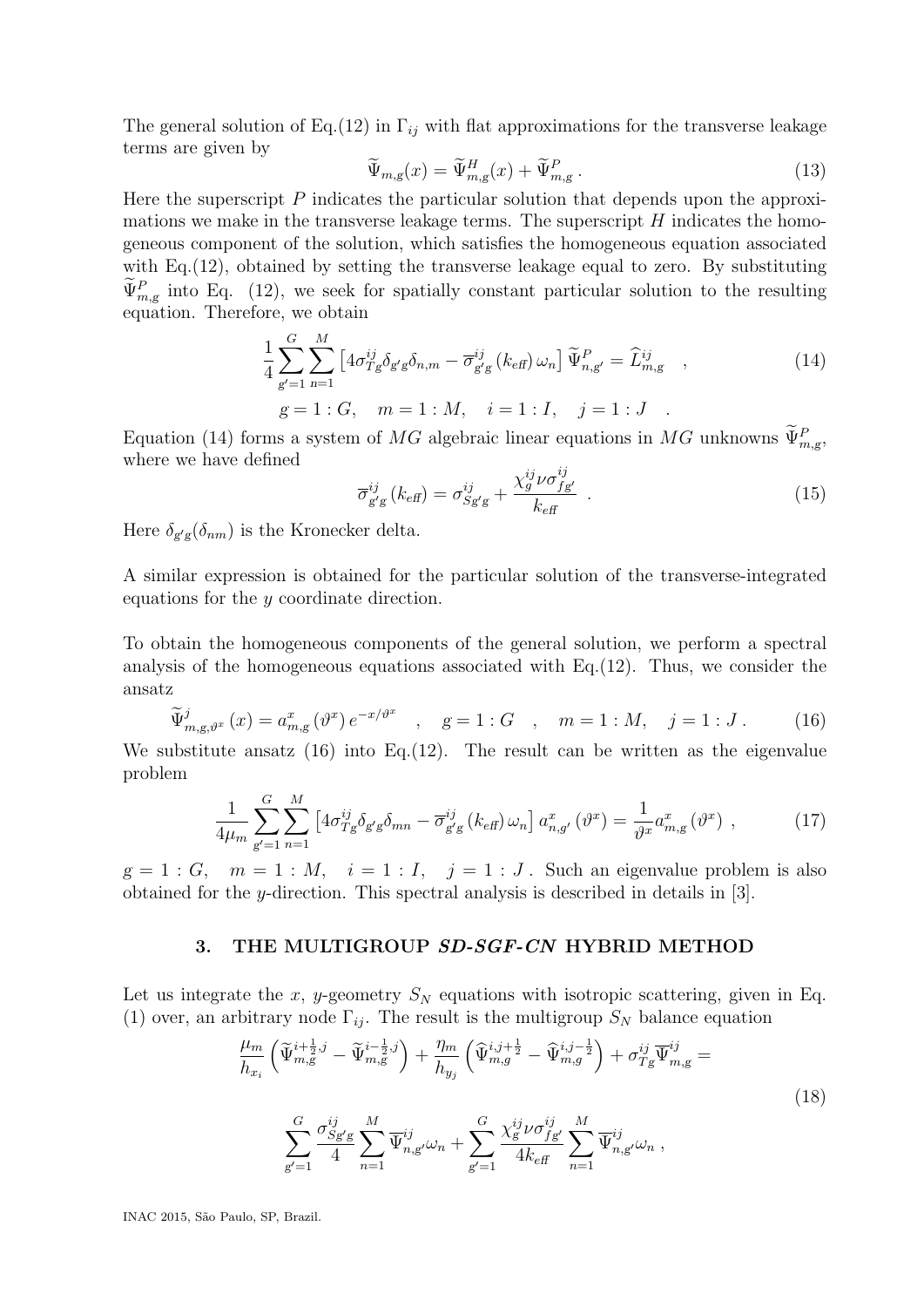$g = 1 : G$ ,  $m = 1 : M$   $i = 1 : I$  e  $j = 1 : J$ , where the group node-average angular flux is defined as

$$
\overline{\Psi}_{m,g}^{ij} = \frac{1}{h_{x_i} h_{y_j}} \int_{x_{i-\frac{1}{2}}}^{x_{i+\frac{1}{2}}} \int_{y_{j-\frac{1}{2}}}^{y_{j+\frac{1}{2}}} \Psi_{m,g}(x,y) dx dy . \tag{19}
$$

The multigroup balance equation (18) combined with appropriate continuity conditions on the node edges and boundary conditions imposed at the outer boundaries of the domain form an underdetermined system; therefore we need auxiliary equations in order to obtain the same number of equations as unknowns. In the non-multiplying regions of the domain, e.g., reflector and baffle, we use the multigroup  $SGF$  auxiliary equations [3]

$$
\overline{\Psi}_{m,g}^{ij} = \sum_{g'=1}^{G} \sum_{\mu_n > 0} x \theta_{m,g'-n,g}^{ij} \widetilde{\Psi}_{n,g'}^{i-\frac{1}{2},j} + \sum_{g'=1}^{G} \sum_{\mu_n < 0} x \theta_{m,g'-n,g}^{ij} \widetilde{\Psi}_{n,g'}^{i+\frac{1}{2},j} + \widehat{G}_{m,g}^{ij}
$$
(20)

and

$$
\overline{\Psi}_{m,g}^{ij} = \sum_{g'=1}^{G} \sum_{\eta_n > 0} \mathcal{Y}_{m,g'-n,g}^{ij} \widehat{\Psi}_{n,g'}^{i,j-\frac{1}{2}} + \sum_{g'=1}^{G} \sum_{\eta_n < 0} \mathcal{Y}_{m,g'-n,g}^{ij} \widehat{\Psi}_{n,g'}^{i,j+\frac{1}{2}} + \widetilde{G}_{m,g}^{ij} \,, \tag{21}
$$

 $m = 1 : M$ ,  $i = 1 : I$ ,  $j = 1 : J$ ,  $g = 1 : G$ . In the fuel regions, we use the SD auxiliary equations

$$
\overline{\Psi}_{m,g}^{ij} = \sum_{g'=1}^{G} \sum_{n=1}^{M} x_{\gamma_{m,g'\to n,g}^{ij}} \left( \tilde{\Psi}_{n,g'}^{i-\frac{1}{2},j} + \tilde{\Psi}_{n,g'}^{i+\frac{1}{2},j} \right) + \widehat{H}_{m,g}^{ij}
$$
(22)

and

$$
\overline{\Psi}_{m,g}^{ij} = \sum_{g'=1}^{G} \sum_{n=1}^{M} \sum_{n=1}^{g} \gamma_{m,g'\to n,g}^{ij} \left( \widehat{\Psi}_{n,g'}^{i,j-\frac{1}{2}} + \widehat{\Psi}_{n,g'}^{i,j+\frac{1}{2}} \right) + \widetilde{H}_{m,g}^{ij} ,
$$
\n(23)

$$
m = 1 : M
$$
,  $i = 1 : I$ ,  $j = 1 : J$ ,  $g = 1 : G$ .

In these auxiliary equations, the parameters  $\theta$ ,  $\gamma$ , G and H are determined by requiring that the general solution of Eq.  $(12)$ , given by Eq.  $(13)$ , exactly satisfies Eq.  $(20)$  or Eq.  $(22)$  for the x-direction and Eq.  $(21)$  or Eq.  $(23)$  for the y-direction, in accordance with the type of medium, i.e., non-multiplying or fuel regions respectively. We remark that, for each estimate of the dominant eigenvalue  $k_{\text{eff}}$  in the outer iterations, we need to solve an eigenvalue problem given in Eq. (17) for each fuel zone and, then, re-evaluate the parameters  $\gamma$  in the auxiliary equations (22) and (23), since the parameters  $\theta$  are needed only for the non-multiplying zones of the domain.

The balance equations  $(18)$ , combined with the auxiliary equations  $(20)$ ,  $(21)$ ,  $(22)$  and  $(23)$  and appropriate continuity and boundary conditions form the  $SD\text{-}SGF\text{-}CN$  equations. The multigroup SD auxiliary equation is convenient for multiplying media as it indicates that an interior neutron source (due to fission) exists inside node  $\Gamma_{ij}$ .

#### 4. ITERATIVE ALGORITHM

Power method [5] is traditionally used to converge the dominant solution of  $S_N$  eigenvalue problems. For each estimate of the dominant eigenvalue  $k_{\text{eff}}$  in the outer iterations, we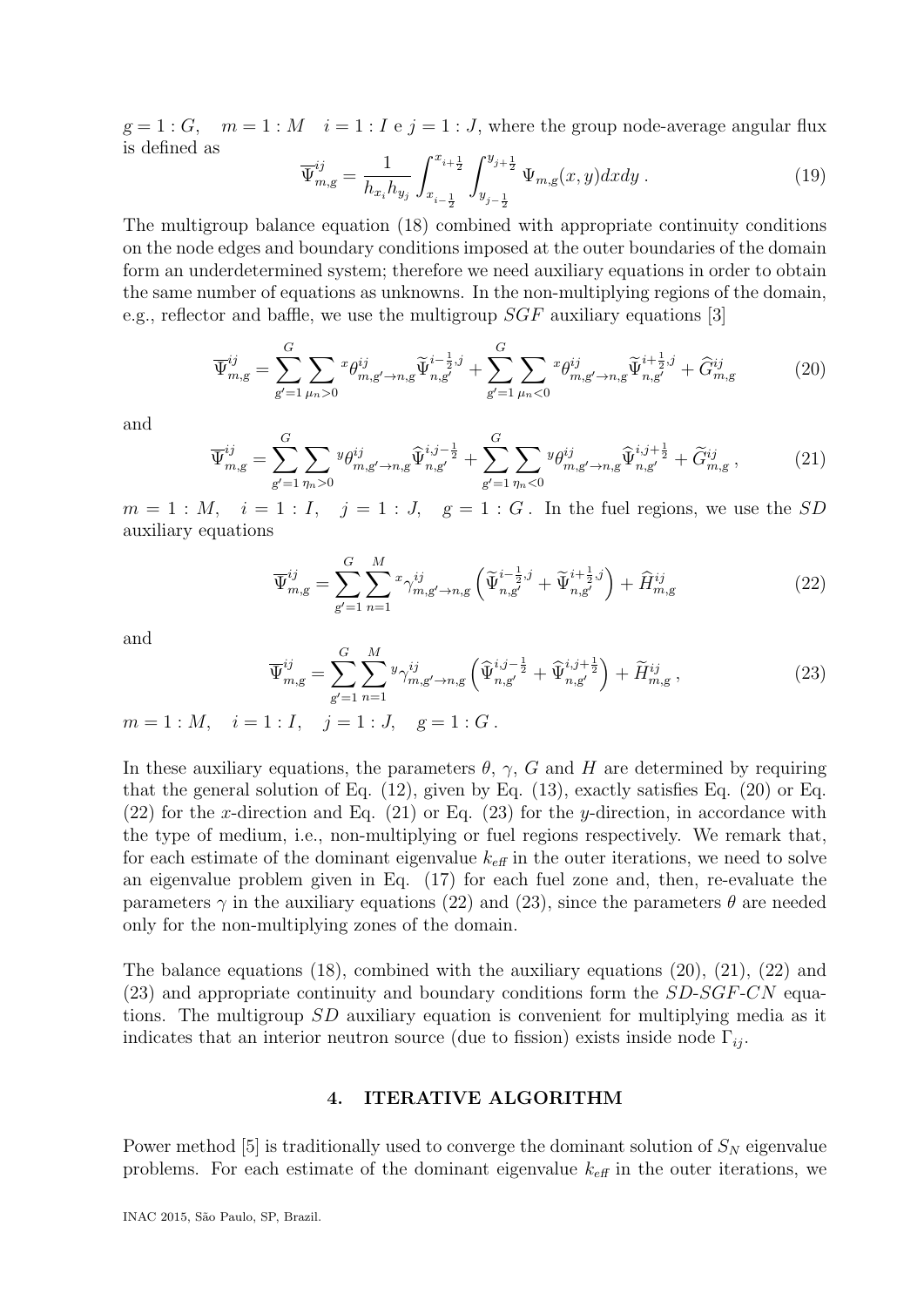solve a "fixed-source"  $S_N$  problem using inner iterations. The "one-node block inversion" (NBI) scheme iterates on the node-edge average angular fluxes by performing "node-block inversions". That is, the partial  $NBI$  scheme uses the most recent estimates available for the incoming node-edge average angular fluxes in each energy group to evaluate the exiting fluxes, that constitute the incoming fluxes for the adjacent nodes in the directions of the transport sweeps [4]. To illustrate this concept, let us consider Fig. 2 representing



Figure 2: SW to NE transport sweep.

an arbitrary spatial node  $\Gamma_{ij}$  with the group node-edge average angular fluxes. Each arrow in Fig. 2 represents  $N(N+2)/8$  directions and G groups in each quadrant [3]. For the sweep indicated (from SW to NE), the outward arrows (thicker arrows) in the north and east of  $\Gamma_{ij}$  represent the outgoing node-edge average angular fluxes we need to calculate, because they form the incoming node-edge average angular fluxes for the adjacent nodes in this sweep. The inward arrows (dashed arrows) represent the incoming node-edge average angular fluxes, that are known, or at least we use the most recent estimates available for them. Finally, the outward arrows (thinner arrows) in the south and west of  $\Gamma_{ij}$  represent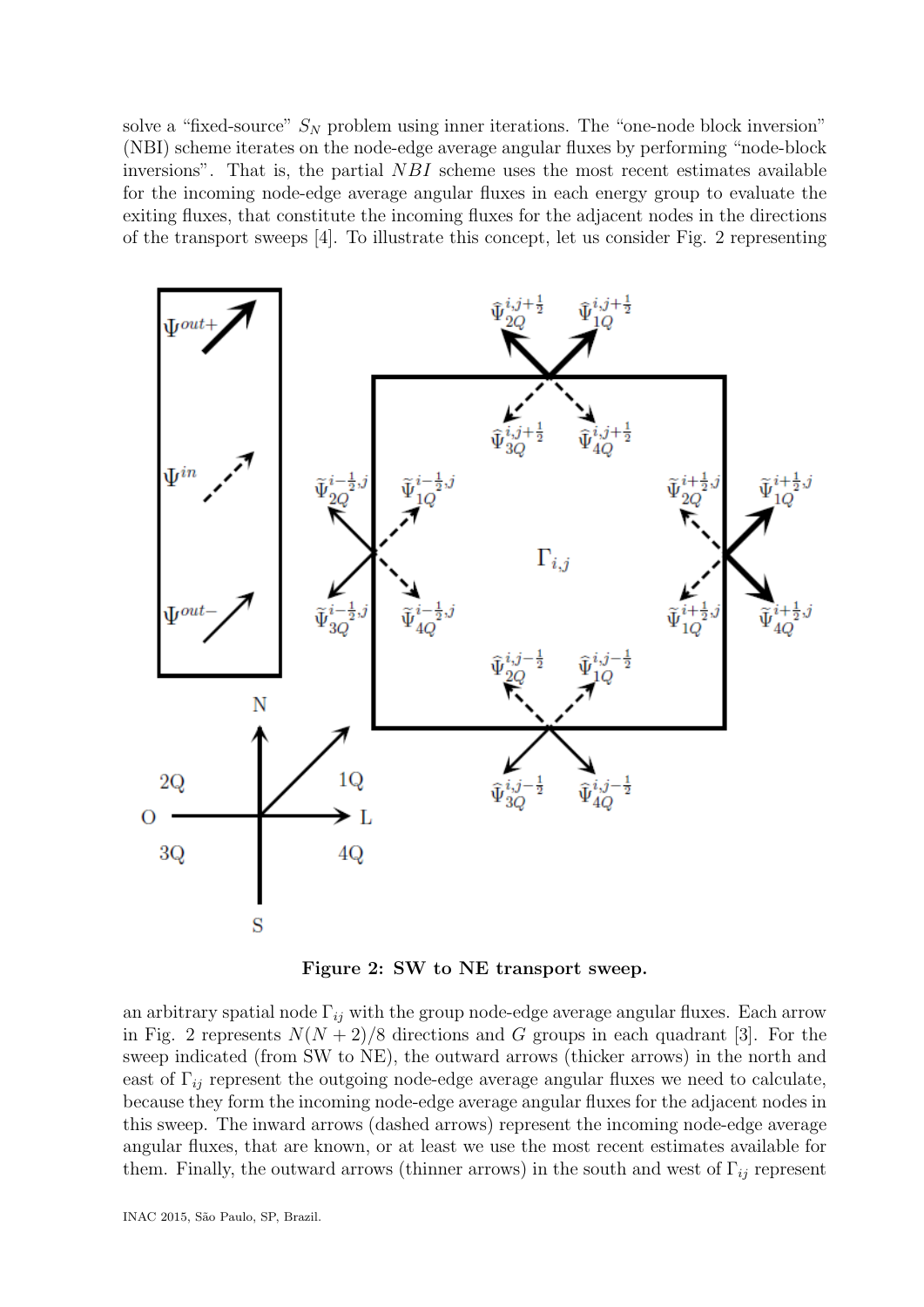the node-edge average angular fluxes, that can be calculated, but are not needed for this sweep. They represent the outgoing quantities that are needed for the NE to SW sweep. An analogous convention is followed for the NW to SE and SE to NW transport sweeps. As we see, we need to iterate only on the group node-edge average angular fluxes. The equations of the multigroup SD-SGF-CN method are solved iteratively, covering the two-dimensional domain in the four sweeping directions, using the partial NBI scheme until a prescribed stopping criterion is satisfied. Otherwise, a new estimate for  $k_{\text{eff}}$ , is re-evaluated to calculate the sweeping matrices to be used in the inner iterations. We emphasize at this point that this algorithm goes on until the stopping criterion for the scalar flux and the stopping criterion for  $k_{\text{eff}}$  are satisfied.

### 5. NUMERICAL RESULTS

In this section, we perform a numerical experiment to illustrate the accuracy of the present hybrid SD-SGF-CN method for coarse-mesh nuclear reactor global calculations. We present a four energy-group ( $G = 4$ ) model problem, and Fig. 3 shows  $\frac{1}{4}$ 4 of a twodimensional  $(x, y)$  nuclear reactor core cut perpendicular to its z-axis, whose material zones have the multigroup energy data given in Ref. [3].



Figure 3: Model problem.

Table 1 shows the dominant eigenvalue (effective multiplication factor  $k_{\text{eff}}$ ) generated by the present multigroup  $SD-SGF-CN$  method, with the  $S_4$  level symmetric angular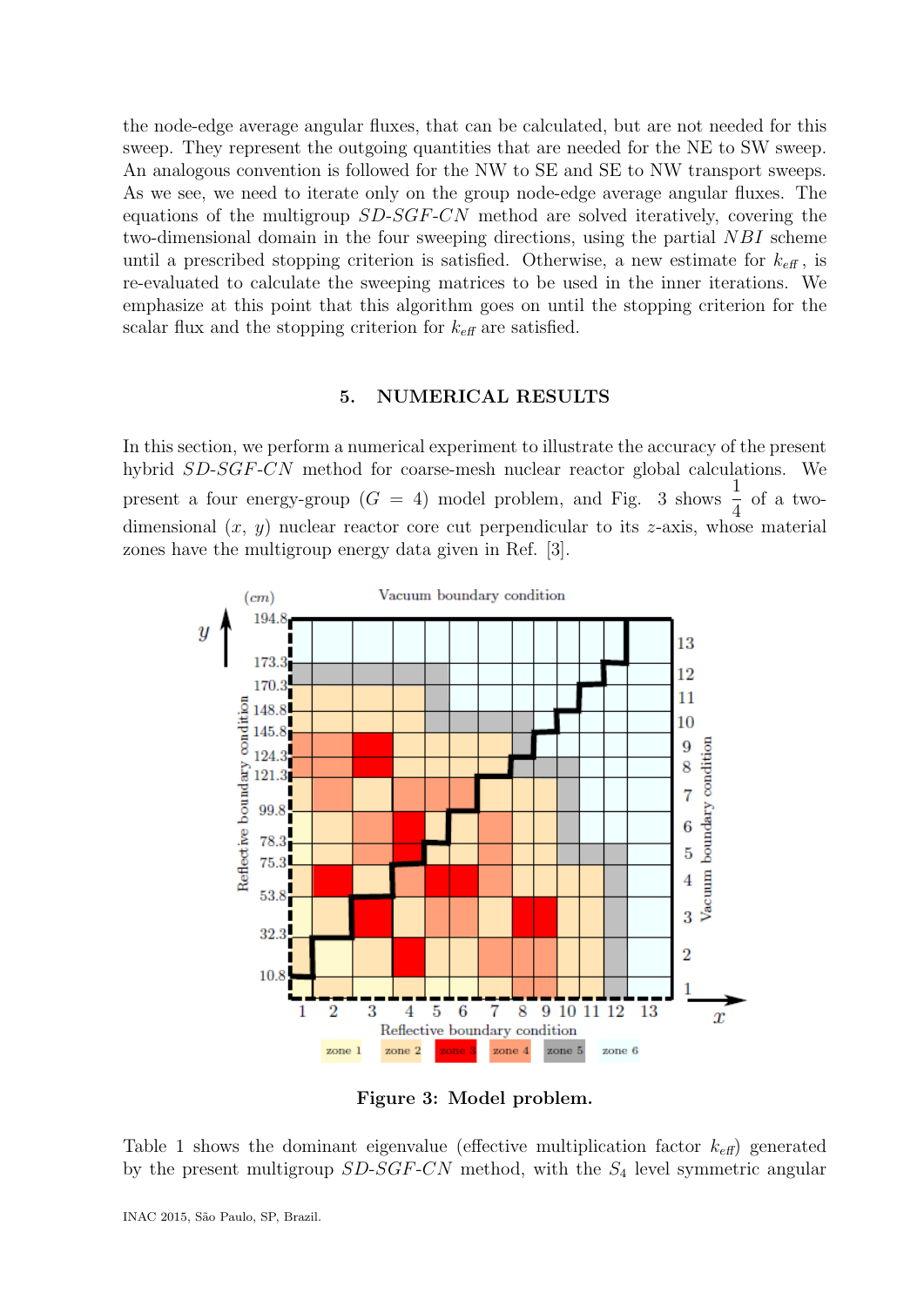quadrature set [1]. The reference result has been generated by the traditional Diamond Difference (DD) method [1] on a fine grid, composed of 40 spatial cells per region in each spatial direction  $(x \text{ and } y)$ .

| Spatial grid ${}^a\Gamma_n$ | Iterations | $k_{\text{eff}}$ | <sup>b</sup> Relative deviations $(\%)$ |
|-----------------------------|------------|------------------|-----------------------------------------|
| $\Gamma_2$                  | 227        | 1.125600         | 0.013                                   |
| $\Gamma_3$                  | 364        | 1.125380         | 0.007                                   |
| $\Gamma_4$                  | 518        | 1.125400         | 0.005                                   |
| $\Gamma_5$                  | 678        | 1.125501         | 0.004                                   |
| $\Gamma_6$                  | 835        | 1.125433         | 0.002                                   |
| $c_{DD}$                    | 5465       | 1.125456         |                                         |

Table 1: Effective multiplication factor  $(k_{\text{eff}})$ 

 $a$   $2^n/4$  spatial nodes per region in each spatial direction.

 $<sup>b</sup>$  Relative deviation with respect to the *DD* fine-mesh solution.</sup>

 $\,^c$  Diamond Difference method.

According to Table 2, the maximum deviation generated by the SD-SGF-CN method was 6.87% in region (10, 4). In performing nuclear reactor global calculations, let us suppose that the user considers that relative deviations in the effective multiplication factor, greater than 0.5%, with respect to the reference result, are not acceptable. In this case, according to Table 1, the SD-SGF-CN method satisfies this condition on a spatial grid composed of  $1\times1$  node per region.

Table 2: Maximum relative deviations  $(\%)$  in the power density distribution

| Spatial grid ${}^a\Gamma_n$ | <sup>b</sup> Relative deviations $(\%)$ | ${}^{c}$ Region |
|-----------------------------|-----------------------------------------|-----------------|
| $\Gamma_2$                  | 6.87                                    | (10, 4)         |
| $\Gamma_3$                  | 3.56                                    | (10, 4)         |
| $\Gamma_4$                  | 2.65                                    | (10, 4)         |
| $\Gamma_5$                  | 1.26                                    | (8, 7)          |
| $\Gamma_6$                  | 1.24                                    | (8, 7)          |

 $a$   $2^n/4$  spatial nodes per region in each spatial direction.

 $<sup>b</sup>$  Relative deviation with respect to the  $DD$  fine-mesh solution.</sup>

<sup>c</sup> Region numbered in Figure 3, cf. ordered pair  $(x, y)$ .